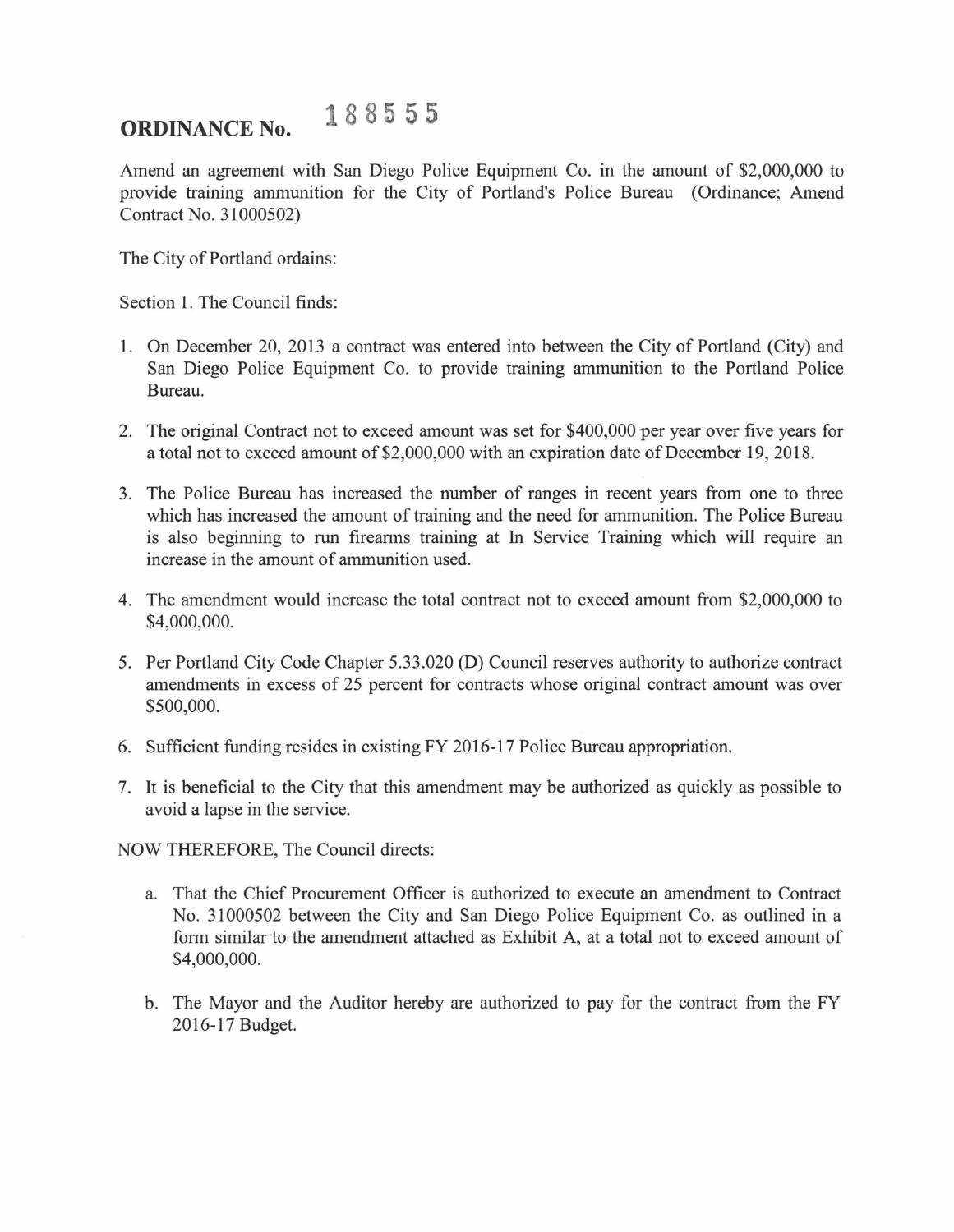Passed by the Council: AUG *16* <sup>2017</sup>

Commissioner: Mayor Ted Wheeler Prepared by: Aubrey Lindstrom Date prepared: September 27, 2016 **Mary Hull Caballero**  Auditor of the City of Portland<br>By

Auxan Parsons

 $\label{eq:R1} \mathbb{E} \left[ \begin{array}{cc} \mathbb{E} \left[ \begin{array}{cc} \mathbb{E} \left[ \begin{array}{cc} \mathbb{E} \left[ \begin{array}{cc} \mathbb{E} \left[ \begin{array}{cc} \mathbb{E} \left[ \begin{array}{cc} \mathbb{E} \left[ \begin{array}{cc} \mathbb{E} \left[ \begin{array}{cc} \mathbb{E} \left[ \begin{array}{cc} \mathbb{E} \left[ \begin{array}{cc} \mathbb{E} \left[ \begin{array}{ccc} \mathbb{E} \left[ \begin{array}{ccc} \mathbb{E} \left[ \begin{array}{ccc} \mathbb{$